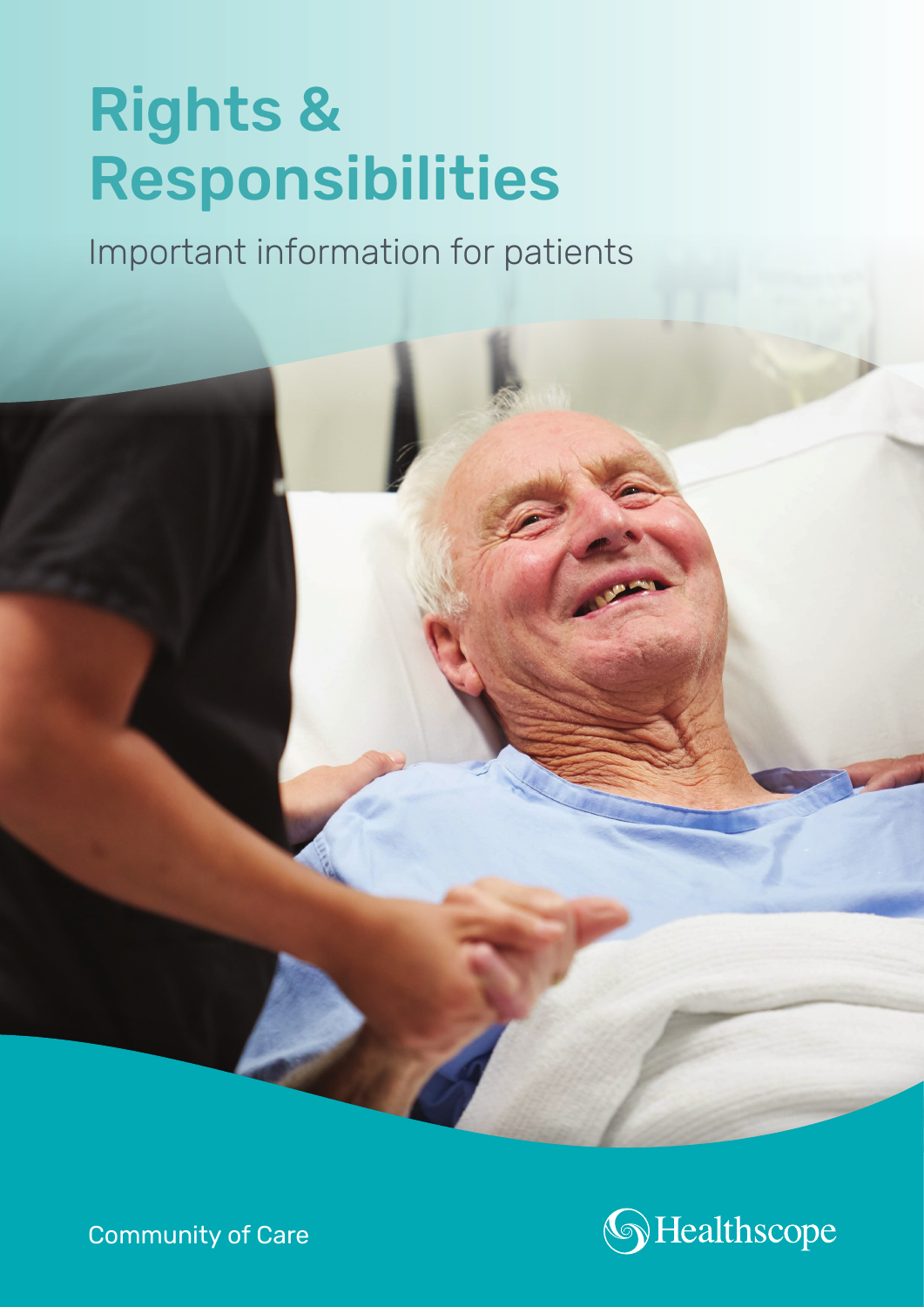# Patients' rights and responsibilities

#### We are committed to providing you with the very best care.

This brochure outlines your rights and responsibilities as a patient in our hospital, ensuring that you receive the very best care possible from appropriately qualified and experienced staff.

If during your stay, you or your family have any concerns, please let the Nurse Unit Manager or the Director of Nursing know as soon as possible.

We commit to the rights listed in the Australian Charter of Healthcare Rights.

These are: access, safety, respect, partnership, information, privacy and feedback.

# Important Information for National Disability Insurance Scheme (NDIS) Clients and Providers

NDIS Clients and Providers also have additional rights and responsibility for disability services which can be accessed via the NDIS website: www.ndiscommission.gov.au

# Your rights

#### Access

#### You have the right to:

- Access health care and treatments that meet your needs.
- Be informed of the estimated costs charged by the doctor, hospital and private health insurer prior to or as soon as possible on admission.
- Retain and use your personal clothing and possessions as space allows, unless doing so would present a safety issue, impact on the rights of other patients or be medically contra-indicated.

## **Safety**

#### You have the right to:

- Receive safe high-quality health care.
- Be cared for in an environment that is safe and makes you feel safe.
- Have your individual physical and psychological safety needs met wherever possible.
- Be provided with care that fully addresses your health care needs.
- Not be restrained, except as authorised by your doctor or in an emergency when necessary to protect you or others from injury.

#### Respect

#### You have the right to:

- Be treated as an individual, with respect and compassion. This includes the people who support you, including carers, family members and advocates.
- Have your culture, identity, beliefs and choices recognised and respected.
- Be treated fairly and not be discriminated against based on your age, gender, race, religious beliefs, disability, sexual orientation or other personal characteristics.

## Partnership

#### You have the right to:

- Ask questions and be involved in open and honest communication.
- Be treated as an equal partner in your care and be involved in decisions about your treatment.
- Choose not to be involved in decision-making if that is what you prefer.
- Involve the people you want in planning and making decisions about your care. This could be a family member, carer, friend or a consumer advocate.
- Refuse to take part in any medical study or treatment considered experimental in nature. You will not be involved in any studies without your understanding and permission.

## Information

#### You have the right to:

- Know the name of the doctor who has primary responsibility for coordinating your care, and the identity and roles of others who are involved in providing care.
- Receive from your doctor a description of the proposed treatment, the risks, the acceptable alternative methods of treatment, including the risks and advantages of each, and the consequences of receiving no treatment, before giving informed consent to treatment.
- Receive information from your health care providers in non-technical language.
- Seek a second opinion and to refuse the presence of any health care workers who are not directly involved in providing you care.
- Use a health interpreter (at no cost to you) if you have difficulty speaking or understanding English.
- Receive assistance, when you need it, to help you to understand and use health information.
- Receive information about services, waiting time and costs.
- Know, before your discharge from the hospital, about the ongoing care you may require, including the time and location for appointments and the details of the doctor who will be providing the follow-up care.
- Unless the law prohibits, you may refuse a recommended treatment, test or procedure, and you may leave the hospital against the advice of your doctor at your own risk after completion of hospital discharge forms.
- You also have the right to assistance with discharge planning from qualified hospital staff to ensure appropriate post-hospital placement.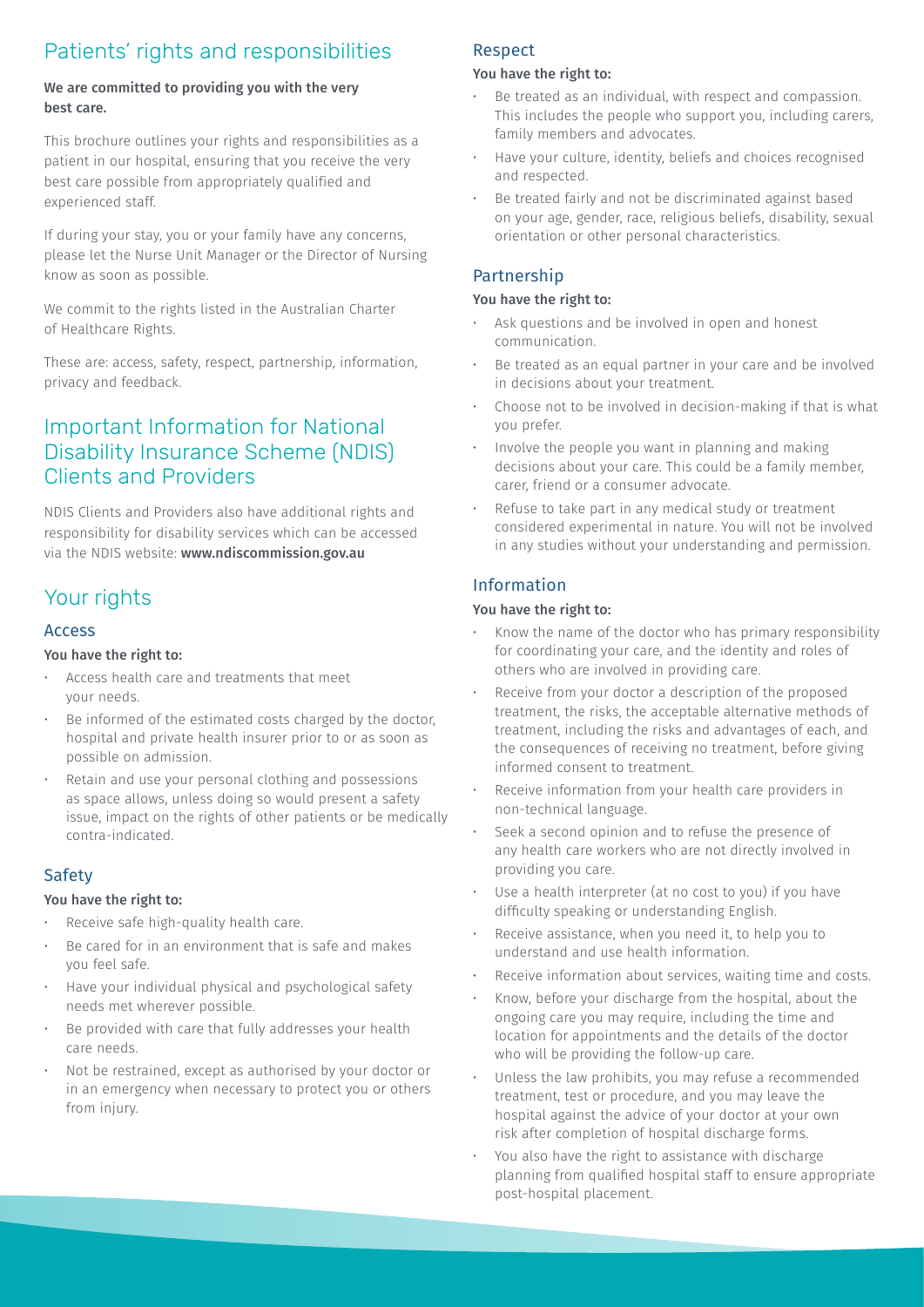## Privacy

#### You have the right to:

- Have your personal space and privacy respected.
- Confidentiality and privacy. Details concerning your medical care and treatment are confidential. No information or records pertaining to your care will be released without your permission, or the permission of your representative, unless such a release is required or authorised by law or necessary to enable another health care worker to assist with their care
- Privacy for visits during established patient visiting hours.

## Give Feedback

#### You have the right to:

- Provide feedback or make a complaint without it affecting the way that you are treated.
- Have your concerns addressed in a transparent and timely way.
- Share your experience and participate in improving the quality of care and health services.

#### Your Responsibilities

#### You have the responsibility to:

- Give accurate and complete information about present clinical complaints, past illnesses, hospitalisations, medications and other matters relating to your health.
- Report changes in your condition to the responsible practitioner.
- Tell us if you do not understand a planned course of action or what is expected of you.
- Follow the treatment plan you have agreed to regarding your care. This may include following instructions of nurses and allied health personnel as they carry out the coordinated plan of care and implement the responsible practitioner's orders.
- Keep appointments and, if unable to do so for any reason, notify the responsible practitioner or the health care facility.
- Provide information concerning your ability to pay for services.
- Accept the outcomes of your actions if you refuse treatment or do not follow the health care provider's instructions.
- Be respectful of the rights of other patients and healthcare staff.
- Adhere to the hospital's policies regarding visitors and smoking (if applicable) and assist in the control of noise.
- Be respectful of the property of other people and of the health care facility.
- Behave in a lawful manner and contribute to a safe and comfortable environment.
- Not take photographs, video or audio recordings of staff members, co-patients or the hospital/facility.
- Not post on social media photos, videos or information of/about other patients, staff or visitors of the facility.

# Comments and Complaints

You can provide feedback or make a complaint either verbally or in writing if you have an issue about your care or the service provided. We encourage you to raise any concerns immediately with a staff member.

If after discussing your concerns with this staff member you are dissatisfied, you may ask to speak to the nurse in charge. If still dissatisfied, we ask that you put the issue in writing and address it to our hospital's Director of Nursing.

Our Director of Nursing will ensure that the issue is dealt with as discreetly as possible and will take all reasonable steps to ensure that you are not adversely affected.

If you wish to raise an issue anonymously, a report on the outcome may not be possible.

Alternatively, you may ask to speak to a Consumer Consultant. All Healthscope hospitals have Consumer Consultants who attend meetings where complaints or issues may be raised.

If you are still dissatisfied, you can contact the Healthscope Corporate Office on 03 9926 7500, or you can contact your state health complaints authority.

# Private Health Insurance Ombudsman

(for complaints about private health insurance)

Toll free: 1800 640 695 Lodge via web: [www.ombudsman.gov.au/](mailto:www.ombudsman.gov.au/How-we-can-help/private-health-insurance?subject=) [How-we-can-help/private-health-insurance](mailto:www.ombudsman.gov.au/How-we-can-help/private-health-insurance?subject=)